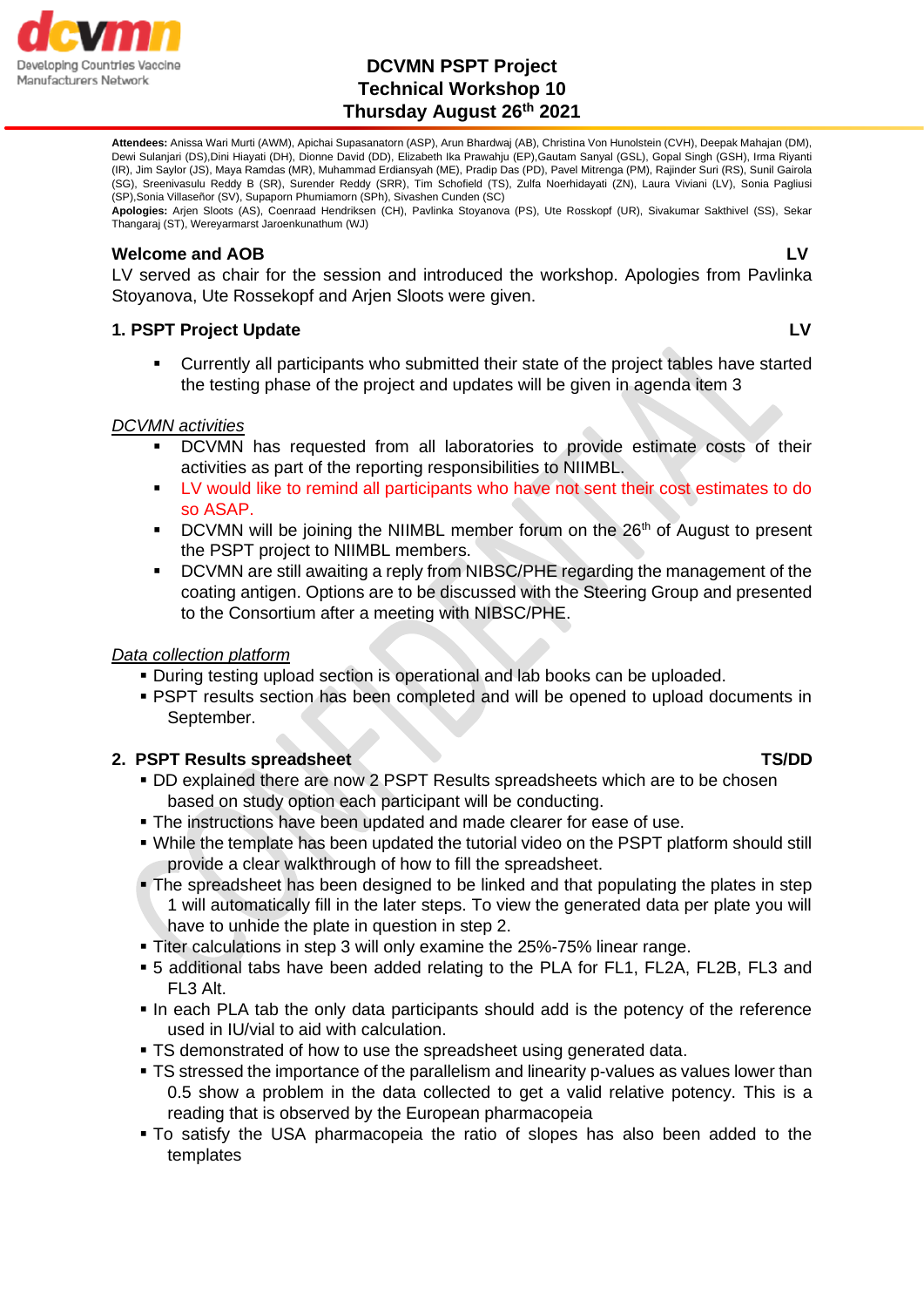

## *Discussion*

- PD stated that within their lab they are using a reference standard correlating with 10 IOU/vial but following the SOP dilution factor of 1/400, the laboratory is measuring OD values of 2-1. Therefore, optimization of the dilution factor maybe needed to record results that provide readings that would be significant for the linearity of the results and standard curves.
- **DD commented that the higher OD/ overflow would be an issue for the template, and this** may be due to the lab using Biotin-IGG and Strep-HRP (PD confirmed).
- The labs should conduct a pilot test to check their positive control over your reference control and try and titrate out your IGG and get within a range that is measurable.
- **.** This should be done before changing the sera dilutions as this would make analyse of the results more difficult.
- **TS agreed with titrating down the Biotin-IGG to bring into range.**
- **DD stressed that the positive control must have the 8 points of data**
- PD commented that each lab may have same dilutions for immunization and different dilutions for the ELISA in the positive control. DD replied that this is not ideal but will need to be handled if this is the case but if a 2-fold dilution is kept on the plate the issue would be how adjust on the plate.
- MR asked if there is non-specific death or is omitted should only n<12 animals be reported in the spreadsheet
- **DD replied that the excel is set for 12 animals and therefore if this does happen keep the** plate layout the same and for the missing animal replace with buffer solution.
- **DD** stated that this would look like a non-responder and effect the standard deviation etc. therefore if a mouse does die the labs are expected to record and report his in the during testing lab books

## **3. Laboratories: status of activities**

## **1. CDSCO Kasauli India**

- **Fig.** Immunization of animals 16<sup>th</sup> of August
- Bleeding due on 13<sup>th</sup> September
- Altered batch was incubated from 19<sup>th</sup> July -10<sup>th</sup> August
- **ELISA will be carried out end September**
- Results to be sent early October

## **2. Bharat Biotech**

- **Immunization completed for Kendrick test and KT underway**  $9<sup>th</sup>$  **August-** $6<sup>th</sup>$ September
- PSPT immunization has been completed ELISA to commence on the 10<sup>th</sup> of **August**
- **•** Alteration of FL3 batch completed  $16<sup>th</sup>$  July  $-6<sup>th</sup>$  August
- Project to be completed 18<sup>th</sup> of September

## **3. Biofarma**

- Study design 2 therefore PSPT ELISA to be split into 2 experiments
- **EXECUTE:** Altered batch was incubated from  $9<sup>th</sup>$  July-30<sup>th</sup> July
- **KT** was carried out  $5<sup>th</sup>$  August  $2<sup>nd</sup>$  September
- **PSPT immunization to be carried out and bleeding on**  $2^{nd}$  **September**
- **•** PSPT ELISA EXP1  $-6$ <sup>th</sup> -7<sup>th</sup>September
- PSPT ELISA EXP2 27<sup>th</sup> -28<sup>th</sup> September
- Completion of project and results submission 29<sup>th</sup>-30<sup>th</sup> September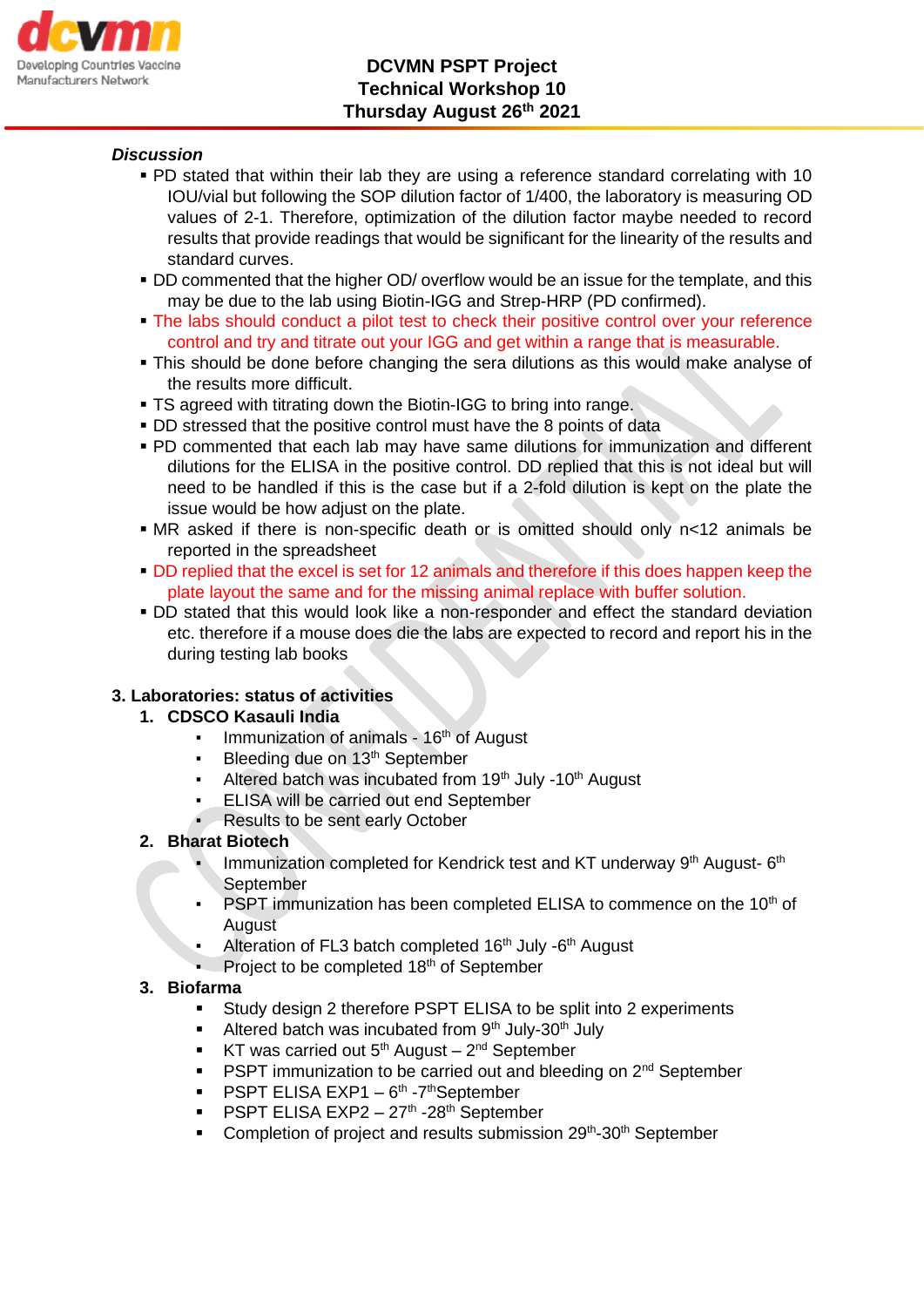

## **DCVMN PSPT Project Technical Workshop 10 Thursday August 26th 2021**

# **4. Biological E Limited**

- Study design 1
- Alteration of FL3 batch 13<sup>th</sup> July-3<sup>rd</sup> August
- KT to take place on 12<sup>th</sup> August -13<sup>th</sup> September
- PSPT immunization 18<sup>th</sup> August-15<sup>th</sup> September
- Bleeding date 15<sup>th</sup> September
- PSPT ELISA 16<sup>th</sup>-24<sup>th</sup> September
- Project completion and results submission 27<sup>th</sup> September

## **5. BulBio**

- Study design 1
- Alteration of FL3 batch 7<sup>th</sup>-28<sup>rd</sup> July
- **KT** to take place on  $7<sup>th</sup>$  September -5<sup>th</sup> October
- PSPT immunization 12<sup>th</sup> October-9<sup>th</sup> November
- $\blacksquare$  Bleeding date 9<sup>th</sup> November
- PSPT ELISA 12<sup>th</sup> November- 15<sup>th</sup> December
- Project completion and results submission 11<sup>th</sup> January 2022

### **6. Department of Medical Sciences Thailand**

- Study design 1
- **EXECUTE:** Alteration of FL3 batch completed
- **•** Bleeding date  $28<sup>th</sup>$  July
- **PSPT ELISA 26<sup>th</sup> July 31<sup>st</sup> August**
- **•** Project completion and results submission 15<sup>th</sup> September

### **7. NCL Indonesia**

- **EXECUTE:** Study design 1
- Alteration of FL3 batch 9<sup>th</sup>-30<sup>rd</sup> July
- **KT** to take place on 11<sup>th</sup>-27<sup>th</sup> Aug
- **PSPT immunization 19th August-16th September**
- **Example 3 Bleeding date 16thth September**
- PSPT ELISA 20<sup>th</sup> September- 21<sup>st</sup> September
- **Project completion and results submission 27th<sup>th</sup> September**
- All sentinel mice negative

#### **8. Panacea Biotech**

- Study design 1
- Alteration of FL3 batch manually 21 days at 43°C
- **KT** completed
- **•** PSPT immunization 4<sup>th</sup> August-1<sup>st</sup> September
- Bleeding date 1<sup>st</sup> September
- Project completion and results submission end September